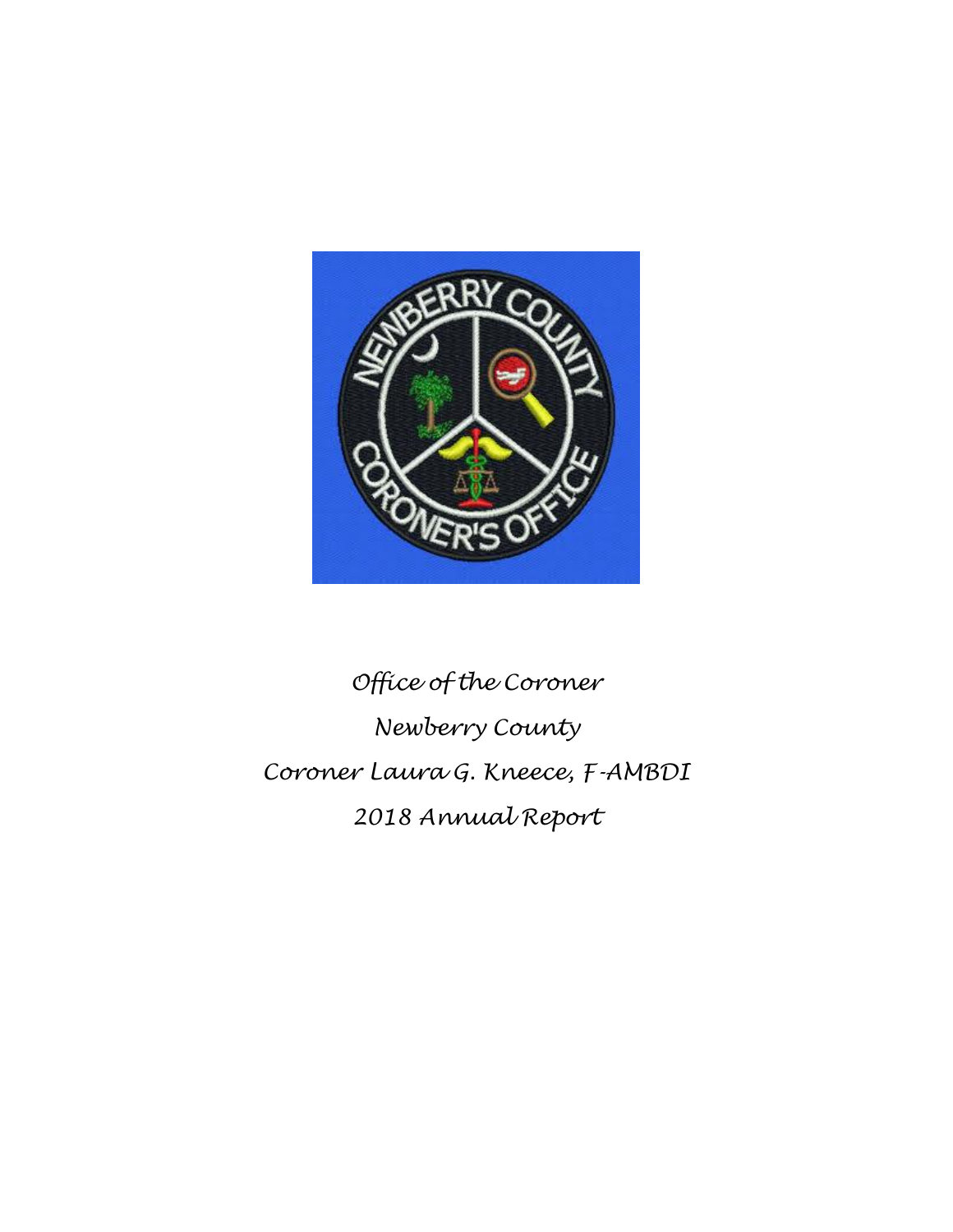# *Newberry County Demographics*

Newberry County, South Carolina is a rural farm county that spans over 647 square miles and has a population 38,530 citizens, as July 01, 2018, which is a 2.7% increase in population since 2010. The government is comprised of council-administrator type of government. Newberry County is divided into seven districts, each district is represented by an elected County Council representative, with each serving a four year term. Newberry County along with the entire state of South Carolina is based off the Coroner's system. Each county coroner is elected and severs four year terms.

## *Mission Statement*

To serve the citizens of Newberry County with professionalism and integrity, while upholding the commitment to determine the cause and manner of death in a dignified manner and maintain respect for the families.

# *Coroner's Office goals and objectives*

#### Goals

- I. Continue to develop and conduct awareness training will all county emergency services.
- II. Continue public education and awareness in the community and in the schools.
- III. Become more effective in time management by using in-vehicle computers while on death scenes.
- IV. Decrease time inventorying decedent's prescription medications with the use of an automatic pill counter.
- V. Develop a family advocacy program to assist with loss and grief.
- VI. Increase Deputy Coroner's pay to help with daily paperwork, death certificates, cremation permits, letters to families, schedules, and assist with general daily office duties and training.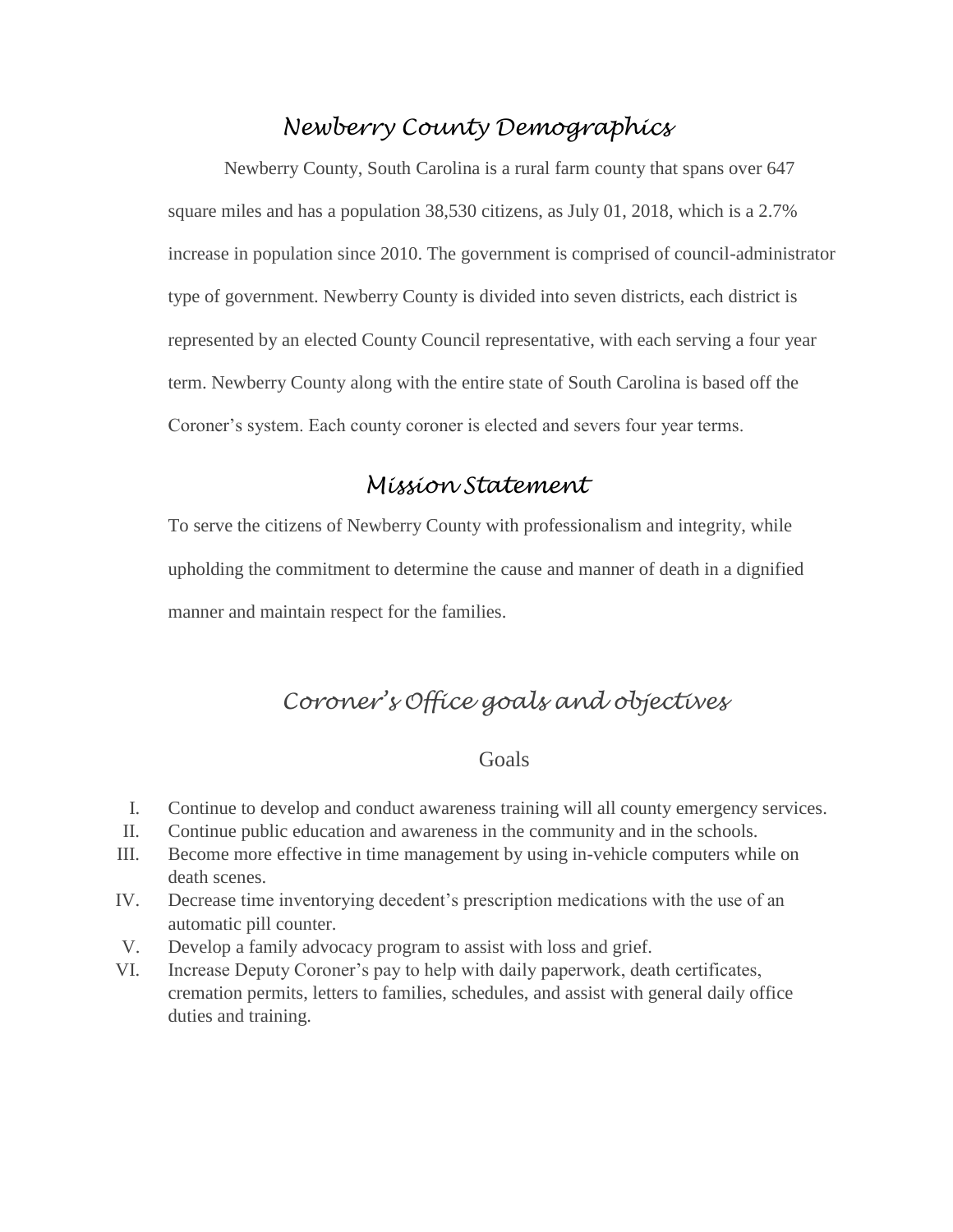### **Objectives**

- I. Continue to provide education to emergency personal in all aspects of death scene investigations.
- II. Continue to educate the community and school on current trends relating to drug related deaths, motor vehicle collisions, and general wellness tips.
- III. Retain valuable and qualified staff in Newberry County by increasing Deputy Coroner's salaries.
- IV. Increase training opportunities and supplies in order to conduct more thorough death investigations.
- V. Develop and implement an internship program for health sciences high school and college students.
- VI. Decrease time spent counting prescription medications.

# **Descriptive and Statistical Data**

In 2018, Newberry County Coroner's office answered and accepted a total of 340 calls for service. This total call volume consisted of 78 on-scene response calls, 120 notification calls and 144 hospice calls. The Coroner's office was responsible for transporting 61 of these decedents to a morgue facility, with 61 full post mortem exams with toxicology being performed.

The categorical statistics for these 2018 deaths were as follows: 312 determined as Natural, 20 as Accident, 3 as Suicide, 1 death as a Homicide and six reportable fatal deaths.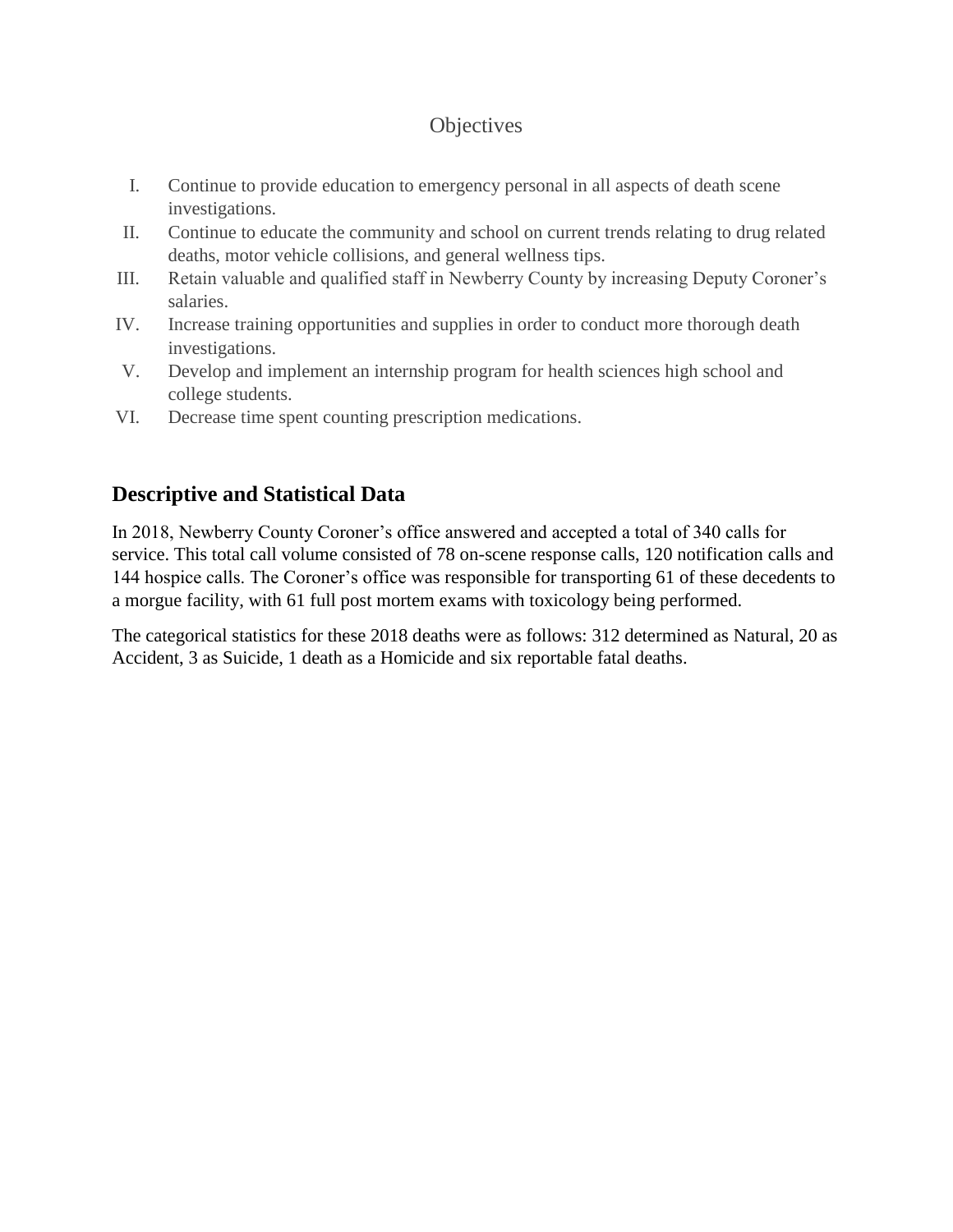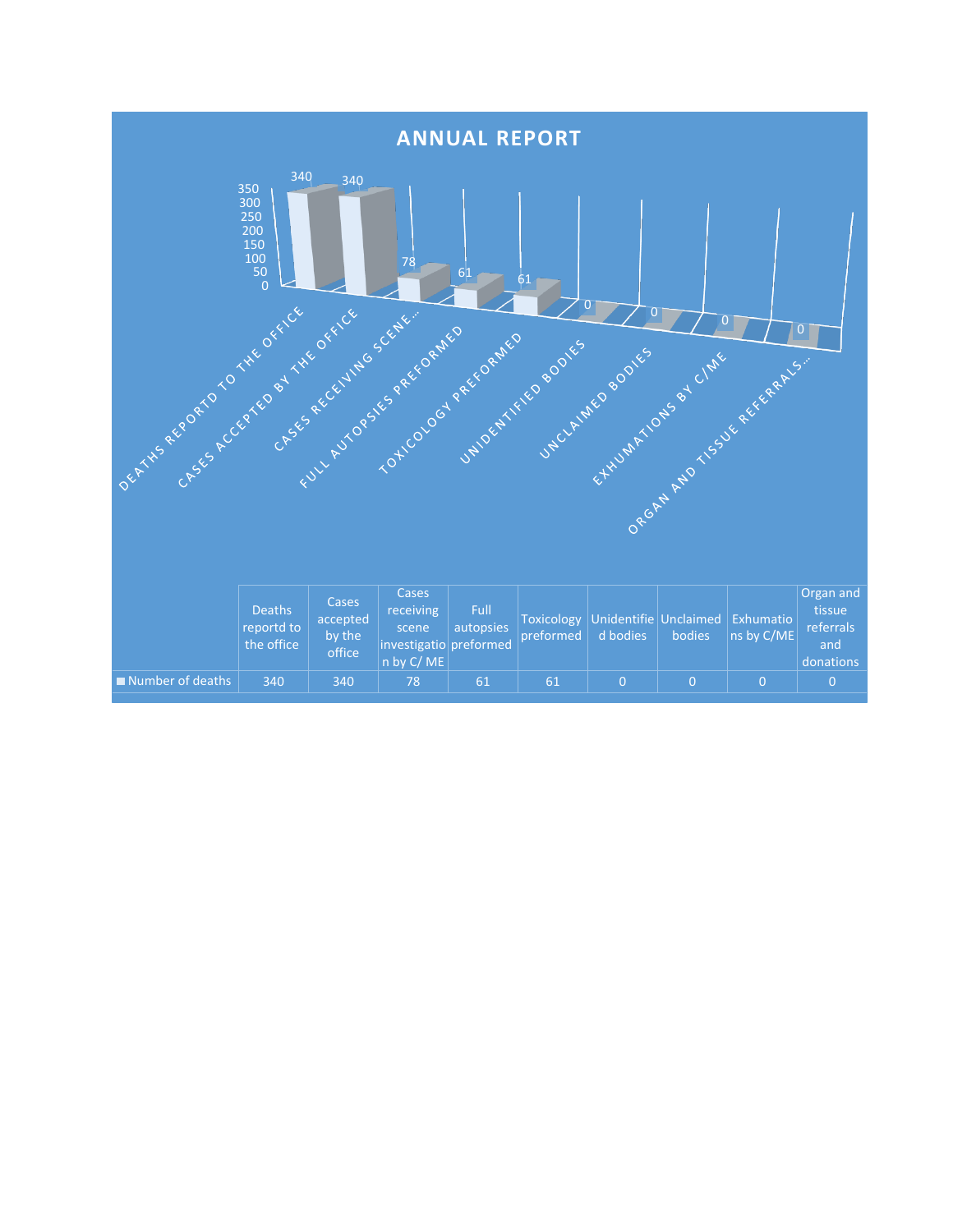